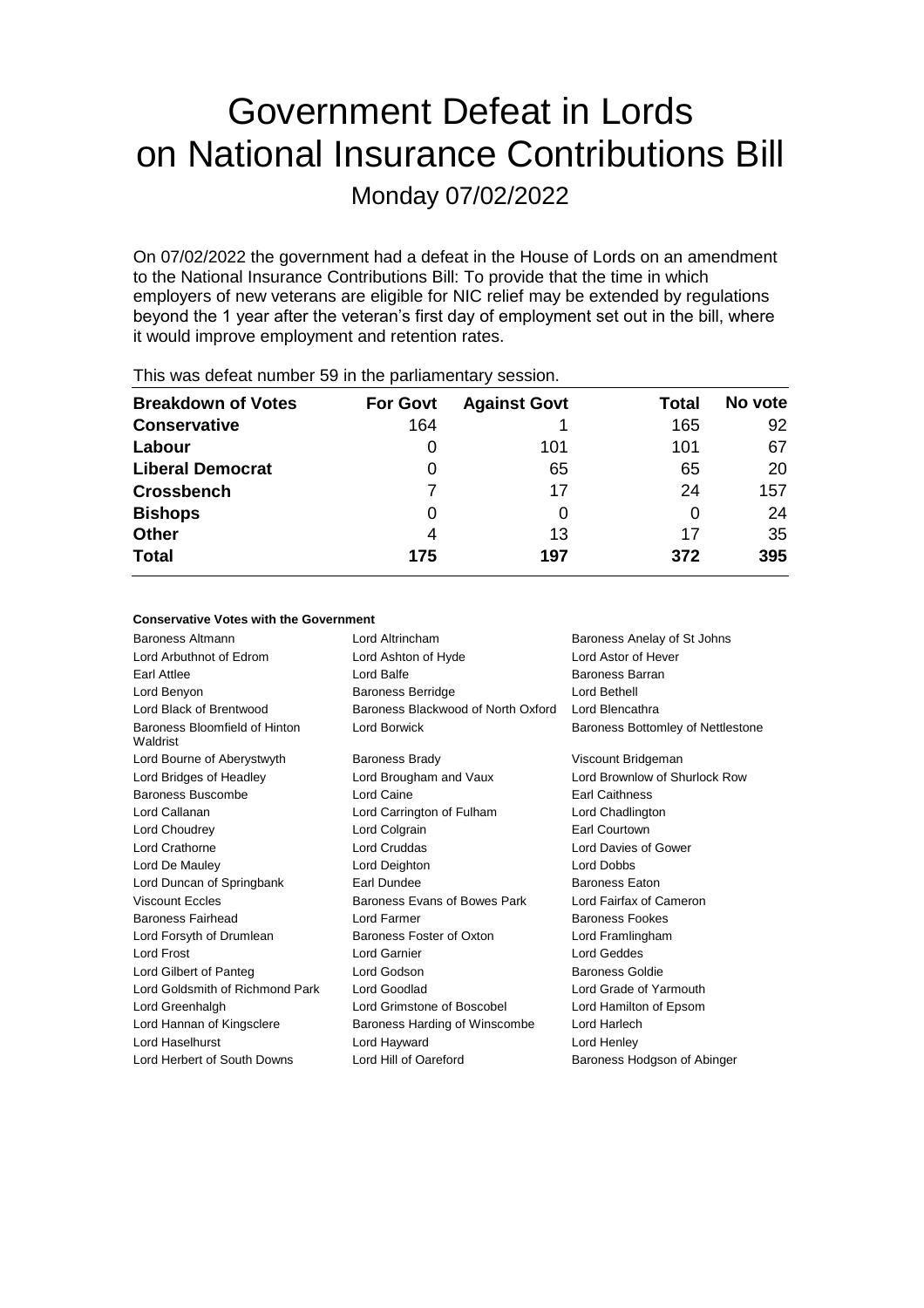Lord Horam Lord Howard of Rising Lord Howard of Lympne<br>
Lord Howard of Guildford Lord Howal Lord Hunt of Wirral Lord James of Blackheath Baroness Jenkin of Kennington Lord Johnson of Marylebone Lord Jopling Lord Kamall Lord Keen of Elie Lord Kirkham Lord Kirkhope of Harrogate Lord Lamont of Lerwick Lord Lancaster of Kimbolton Lord Lang of Monkton Lord Leigh of Hurley Lord Lexden **Lord Lilley** Lord Lilley **Communicate Lord Lilley Earl Lindsay** Lord Lingfield **Earl Liverpool** Earl Liverpool **Lord Livingston of Parkhead** Lord Lucas Lord Mancroft Baroness Manzoor Lord Maude of Horsham Lord McColl of Dulwich Lord McInnes of Kilwinning Baroness McIntosh of Pickering Lord McLoughlin Lord Mendoza Baroness Meyer **Baroness Mobarik** Baroness Mobarik **Duke of Montrose** Lord Moylan Lord Naseby Lord Nash Baroness Nicholson of Winterbourne Baroness Noakes Lord Norton of Louth Lord Offord of Garvel Lord Parkinson of Whitley Bay Baroness Penn Baroness Pidding **Lord Polak Lord Polace Lord Popat** Lord Popat Lord Porter of Spalding **Lord Price Lord Price Baroness Rawlings** Lord Reay **Baroness Redfern Example 20** Lord Risby Lord Robathan Baroness Rock Baroness Sanderson of Welton Lord Sandhurst Lord Sarfraz Lord Sassoon Baroness Sater **Baroness Scott of Bybrook** Baroness Seccombe<br>
Lord Selkirk of Douglas **Baroness Shackleton of Belgravia** Lord Sharpe of Epsor Lord Sheikh Lord Sherbourne of Didsbury Lord Shinkwin Lord Smith of Hindhead Baroness Stedman-Scott Lord Stewart of Dirleton Baroness Stowell of Beeston Baroness Stroud Baroness Sugg Lord Taylor of Holbeach Viscount Trenchard Lord True Lord Tugendhat **Baroness Vere of Norbiton** Baroness Verma Lord Wei Lord Wharton of Yarm Lord Willetts Baroness Williams of Trafford Lord Wolfson of Tredegar Baroness Wyld Lord Young of Cookham Viscount Younger of Leckie

Lord Hodgson of Astley Abbotts Lord Holmes of Richmond Baroness Hooper Lord Howell of Guildford Lord Hunt of Wirral Baroness Shackleton of Belgravia Lord Sharpe of Epsom

#### **Conservative Votes against the Government** Lord Flight

## **Labour Votes with the Government**

#### **Labour Votes against the Government**

Lord Lennie Lord Liddle Lord Lipsey

Lord Alli **Lord Anderson of Swansea** Baroness Andrews Baroness Armstrong of Hill Top Lord Bach Lord Bassam of Brighton Baroness Blake of Leeds Lord Blunkett Lord Boateng Lord Bradley **Lord Bragg Lord Bragg Lord Brooke of Alverthorpe** Lord Campbell-Savours Lord Carter of Coles Lord Cashman Lord Clark of Windermere Lord Coaker Lord Collins of Highbury Baroness Corston Baroness Crawley Lord Davies of Oldham Lord Davies of Brixton **Baroness Donaghy** Baroness Davies Baroness Drake Lord Dubs Lord Elder Lord Faulkner of Worcester Lord Foulkes of Cumnock **Baroness Gale** Baroness Golding Baroness Golding Lord Grocott **Lord Hacking** Lord Hacking **Lord Hain** Viscount Hanworth Lord Harris of Haringey Lord Haskel Baroness Hayman of Ullock Baroness Hayter of Kentish Town Baroness Healy of Primrose Hill Lord Hendy **Baroness Henig Baroness Henig Lord Hollick** Lord Howarth of Newport Lord Hunt of Kings Heath Lord Jones Lord Jordan Lord Kennedy of Southwark Lord Khan of Burnley

Baroness Chakrabarti **Viscount Chandos** Baroness Chapman of Darlington Baroness Kingsmill **Example 2** Lord Knight of Weymouth **Baroness Lawrence of Clarendon**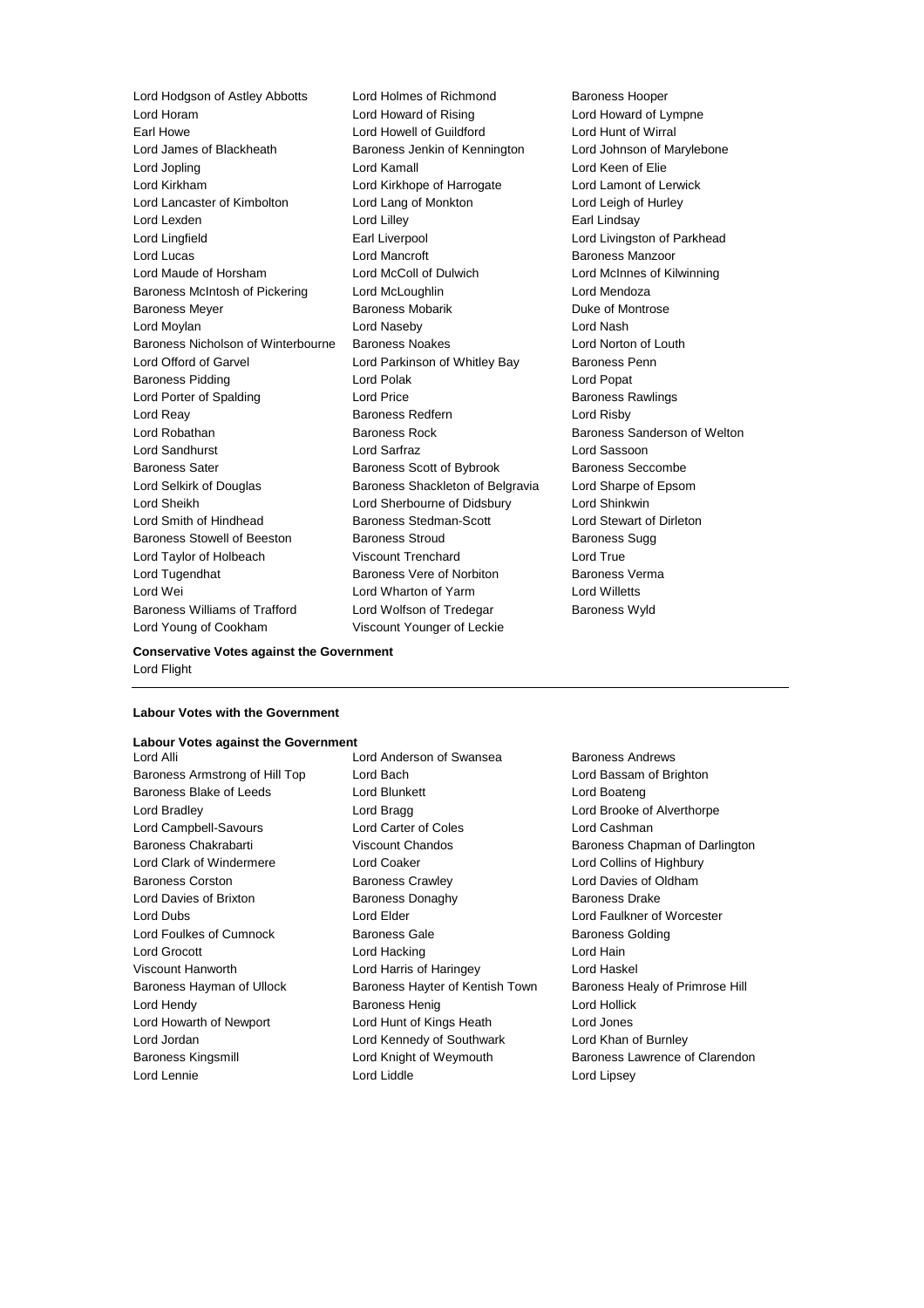| Baroness Lister of Burtersett     | Lord  |
|-----------------------------------|-------|
| Baroness McIntosh of Hudnall      | Lord  |
| Lord Monks                        | Lord  |
| Baroness Osamor                   | Lord  |
| <b>Baroness Quin</b>              | Lord  |
| <b>Baroness Rebuck</b>            | Lord  |
| Lord Robertson of Port Ellen      | Lord  |
| Lord Sawyer                       | Baro  |
| Lord Snape                        | Visco |
| <b>Baroness Thornton</b>          | Lord  |
| Lord Triesman                     | Lord  |
| Baroness Warwick of Undercliffe   | Lord  |
| <b>Baroness Wheeler</b>           | Baro  |
| <b>Baroness Wilcox of Newport</b> | Lord  |
| Lord Young of Norwood Green       | Baroi |

McNicol of West Kilbride Baroness Merron<br>Morgan **Monall Lord Murphy of To** Morgan Lord Murphy of Torfaen<br>
Pendry Cord Ponsonby of Shulb Rooker **Ellen Lord Rosser** Lord Rosser ness Sherlock Lord Sikka ount Stansgate **Baroness Taylor of Bolton**<br>
Tomlinson **Baroness Taylor of Bolton** Tunnicliffe Lord Turnberg Watson of Invergowrie Lord Watts ness Whitaker **Baroness Whitty** Wood of Anfield Lord Woodley ness Young of Old Scone

Maxton **Maxton** Lord McConnell of Glenscorrodale Pendry **Consulter Consulter Consulter Consulter** Radice<br>
Baroness Ramsay of Cartval Radice Baroness Ramsay of Cartvale<br>
Reid of Cardowan Baroness Ritchie of Downpatri Baroness Ritchie of Downpatrick Lord Touhig

#### **Liberal Democrat Votes with the Government**

| Liberal Democrat Votes against the Government |                                    |                                |
|-----------------------------------------------|------------------------------------|--------------------------------|
| Lord Addington                                | Lord Alderdice                     | Lord Allan of Hallam           |
| Baroness Bakewell of Hardington<br>Mandeville | <b>Baroness Barker</b>             | Lord Beith                     |
| Baroness Benjamin                             | Baroness Bonham-Carter of Yarnbury | Baroness Bowles of Berkhamsted |
| <b>Baroness Brinton</b>                       | Lord Bruce of Bennachie            | Baroness Burt of Solihull      |
| Lord Campbell of Pittenweem                   | Lord Clement-Jones                 | Lord Dholakia                  |
| <b>Baroness Doocey</b>                        | Baroness Featherstone              | Lord Foster of Bath            |
| Lord Fox                                      | Baroness Garden of Frognal         | Lord German                    |
| Lord Goddard of Stockport                     | <b>Baroness Grender</b>            | <b>Baroness Hamwee</b>         |
| Baroness Harris of Richmond                   | <b>Baroness Humphreys</b>          | Lord Hussain                   |
| Baroness Hussein-Ece                          | Baroness Janke                     | <b>Baroness Jolly</b>          |
| Lord Jones of Cheltenham                      | Baroness Kramer                    | <b>Baroness Ludford</b>        |
| Lord Marks of Henley-on-Thames                | Lord McNally                       | <b>Baroness Northover</b>      |
| <b>Lord Oates</b>                             | Lord Paddick                       | Lord Palmer of Childs Hill     |
| <b>Baroness Parminter</b>                     | <b>Baroness Pinnock</b>            | Lord Purvis of Tweed           |
| Baroness Randerson                            | Lord Razzall                       | Lord Redesdale                 |
| Lord Rennard                                  | Baroness Scott of Needham Market   | Lord Scriven                   |
| Lord Sharkey                                  | Baroness Sheehan                   | Lord Shipley                   |
| Baroness Smith of Newnham                     | Lord Stoneham of Droxford          | Lord Strasburger               |
| Lord Stunell                                  | Lord Taverne                       | Lord Teverson                  |
| Baroness Thomas of Winchester                 | Lord Thomas of Gresford            | <b>Baroness Thornhill</b>      |
| Viscount Thurso                               | Lord Tope                          | Baroness Tyler of Enfield      |
| Lord Wallace of Saltaire                      | <b>Baroness Walmsley</b>           |                                |

#### **Crossbench Votes with the Government**

| Lord Anderson of Ipswich                       | Lord Brown of Eaton-under-Heywood | Lord Kakkar              |
|------------------------------------------------|-----------------------------------|--------------------------|
| Lord Laming                                    | Lord Londesborough                | Lord Pannick             |
| Lord Patel                                     |                                   |                          |
| <b>Crossbench Votes against the Government</b> |                                   |                          |
| Lord Aberdare                                  | Lord Alton of Liverpool           | <b>Baroness Boycott</b>  |
| Baroness Brown of Cambridge                    | Earl Clancarty                    | Viscount Craigavon       |
| Baroness D'Souza                               | Baroness Hayman                   | Lord Hope of Craighead   |
| Earl Kinnoull                                  | Lord Low of Dalston               | Baroness Masham of Ilton |
| Baroness O'Loan                                | Lord Rowe-Beddoe                  | Lord Sentamu             |
| <b>Baroness Watkins of Tavistock</b>           | Baroness Wheatcroft               |                          |
|                                                |                                   |                          |